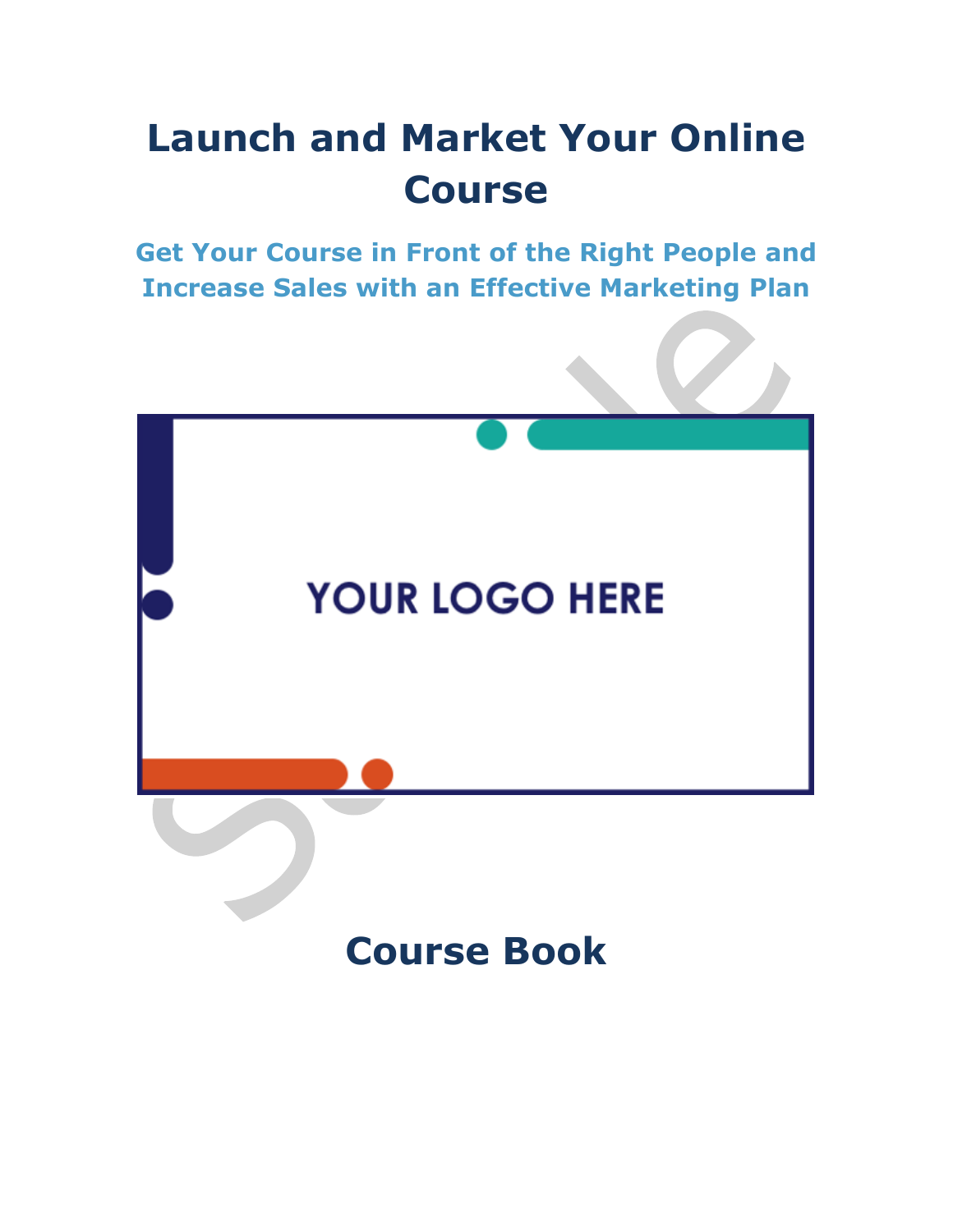### **Table of Contents**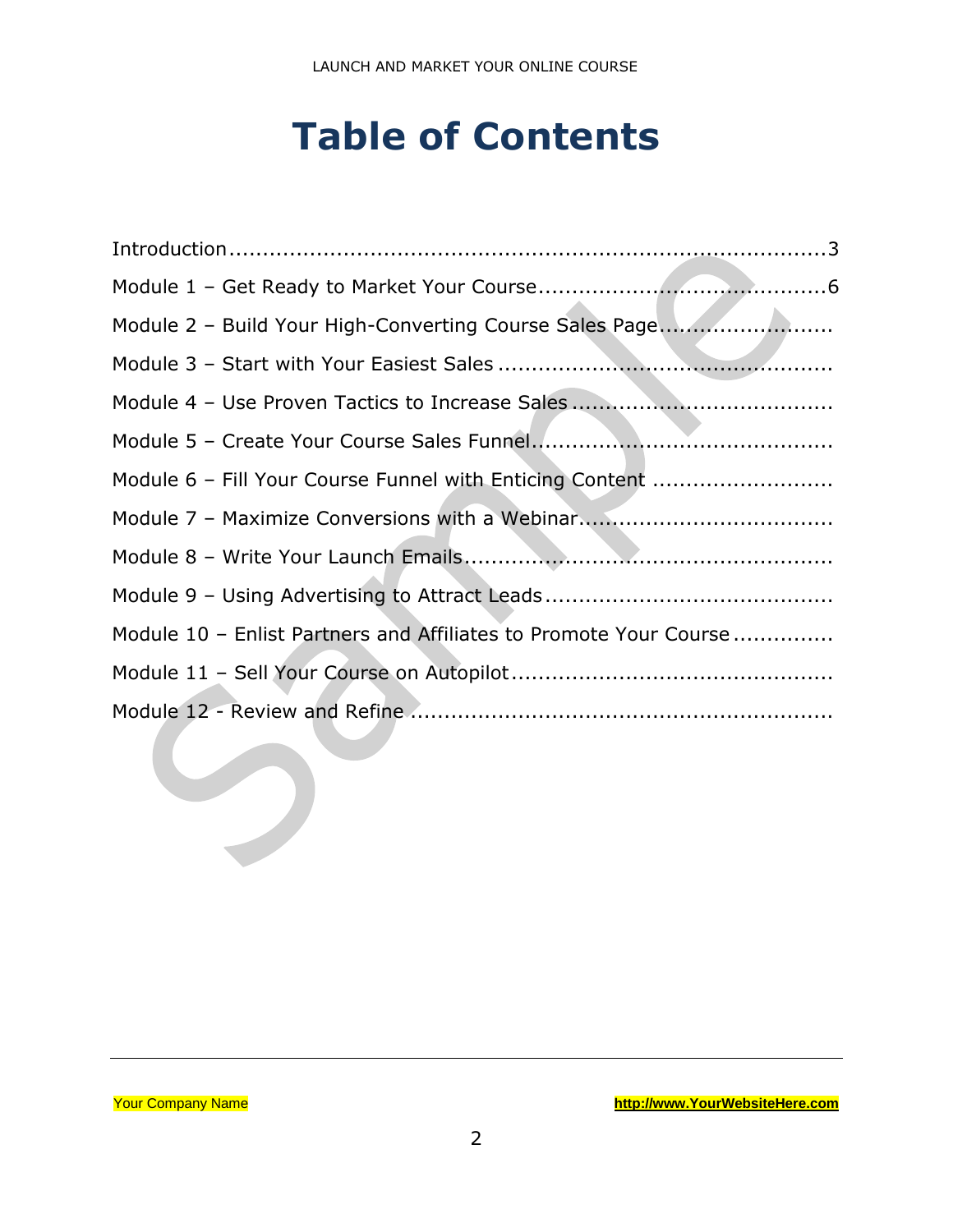### **Introduction**

<span id="page-2-0"></span> $\mathsf A$  successful online course gives you the ability to impact the lives of people around the world. Rather than working one-on-one and trading your time for money, you can increase your income and help more people at the same time. However, creating your course is just one part of the equation. The way you launch and market it will make the difference between a course that impacts thousands and one that sits silently online, hidden from the very people it could help.

For this course, you should already have put in the time and energy to design, develop, and set up your own online course. You've defined your target audience, decided on initial pricing, and are all ready to receive payment. You may even have tested out the course with a few students. Everything is ready for the big launch and now you just need to get it in front of the right people who will pay for it.

In this course, you'll look in detail at how you can successfully launch and market your online course. You'll find everything you need including how to create sales pages that convert, email sequences that create a buzz, a webinar that turns potential customers into buyers and much more. This course is your blueprint for a successful launch and subsequent sales, and with that, you will achieve your business and revenue targets.

#### **Learning Objectives:**

By the time you complete this course, you'll be able to:

- $\checkmark$  Consider the experience you've had marketing your course so far and set goals for your new launch, so that you have a clear focus for your sales targets
- $\checkmark$  Build a high-converting sales page that's attractive and informative, so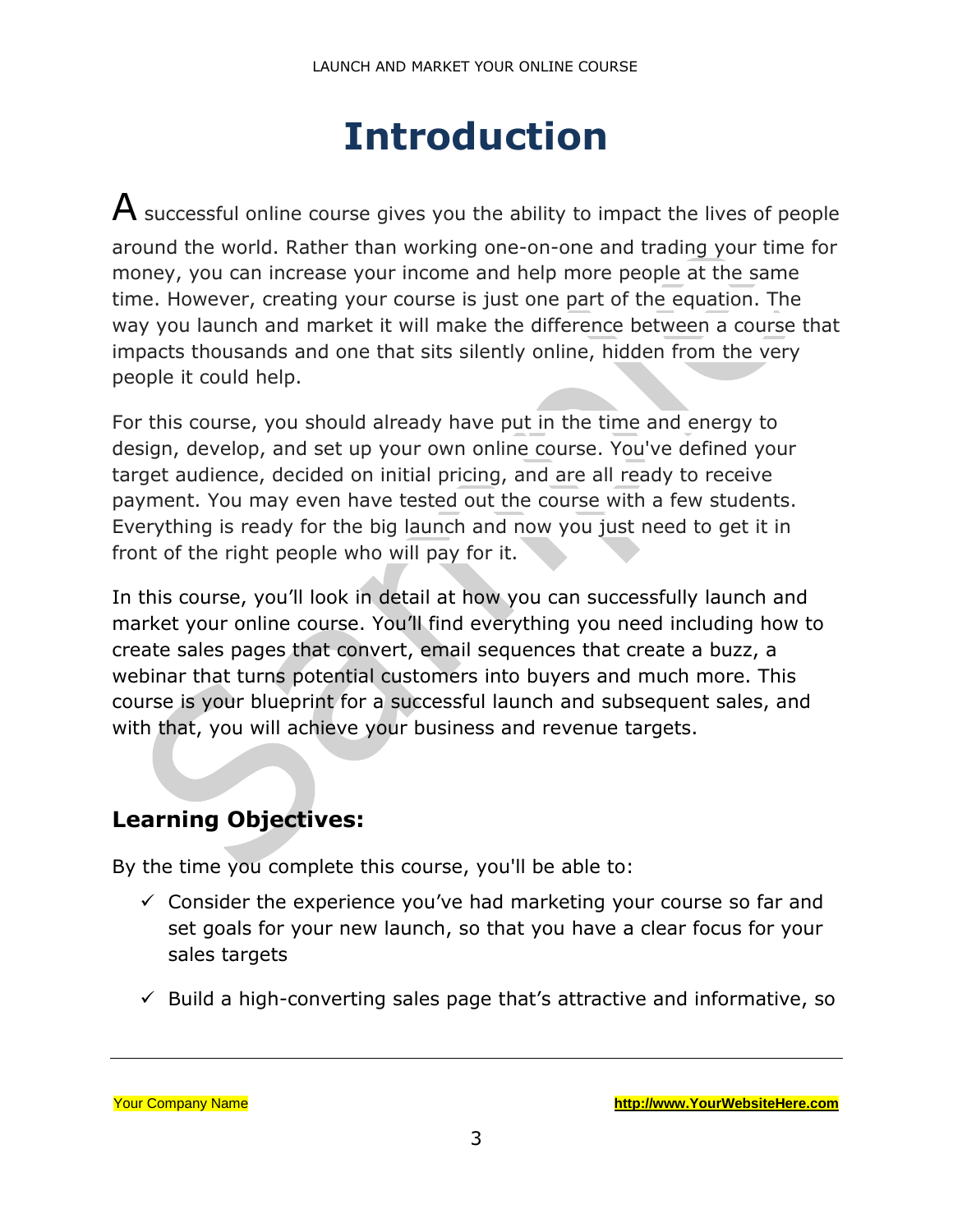that you can generate more sales

- $\checkmark$  Earn immediate income by selling your course to existing customers who can benefit, so that you have additional revenue to spend on your launch and testimonials to use in your marketing
- $\checkmark$  Implement powerful tactics to increase sales and convert more customers, so that you can ensure your launch is a success
- $\checkmark$  Create the sales funnel you need to sell your online course, so that you attract and convert visitors to happy, successful customers
- $\checkmark$  Fill each level of your sales funnel with enticing content that shows the value you and your course offer, so that the right people are excited to enroll as students
- $\checkmark$  Design and present a high-impact webinar to educate and inform prospective customers, so that buying your course is a no-brainer
- $\checkmark$  Deliver sequences of engaging emails to build relationships and generate excitement around your course, so that you get more conversions
- $\checkmark$  Assess whether to use paid advertising to get sign-ups for your funnel, so that more potential customers enter your system and purchase your course
- $\checkmark$  Seek out appropriate partners to promote for you, so that you widen your market, reach more people who need your course, and make more sales
- $\checkmark$  Set up an evergreen system to sell your course on autopilot, so that your course is accessible to anyone at any time and you make sales while you sleep
- $\checkmark$  Consolidate and implement your learning and plan future action steps, so that you can achieve the goals you set for this course and develop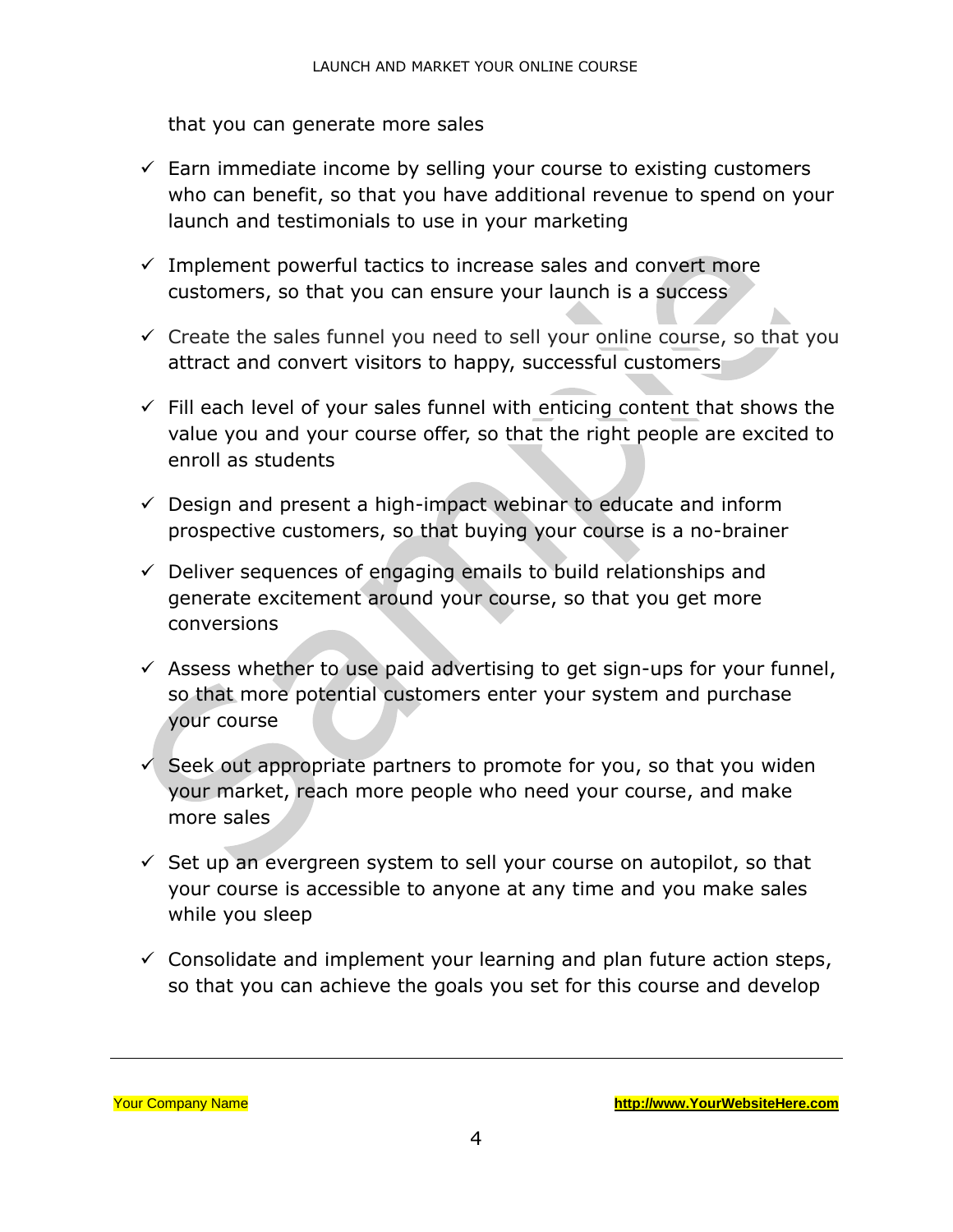further.

This course is broken down into 12 modules to take you step-by-step through launching and marketing your online course.

The modules follow a logical order, so while you can skip around if you want, it's best to work through them one at a time.

As you go through each module, use your Action Guide to help you complete the Action Steps at the end of each.

#### **Expectations**

Before we start the course, take a minute to think about what you want to get out of it.

In the Action Guide, write down three skills you expect to gain.

Now that you're clear about what you want this course to deliver, we can get started.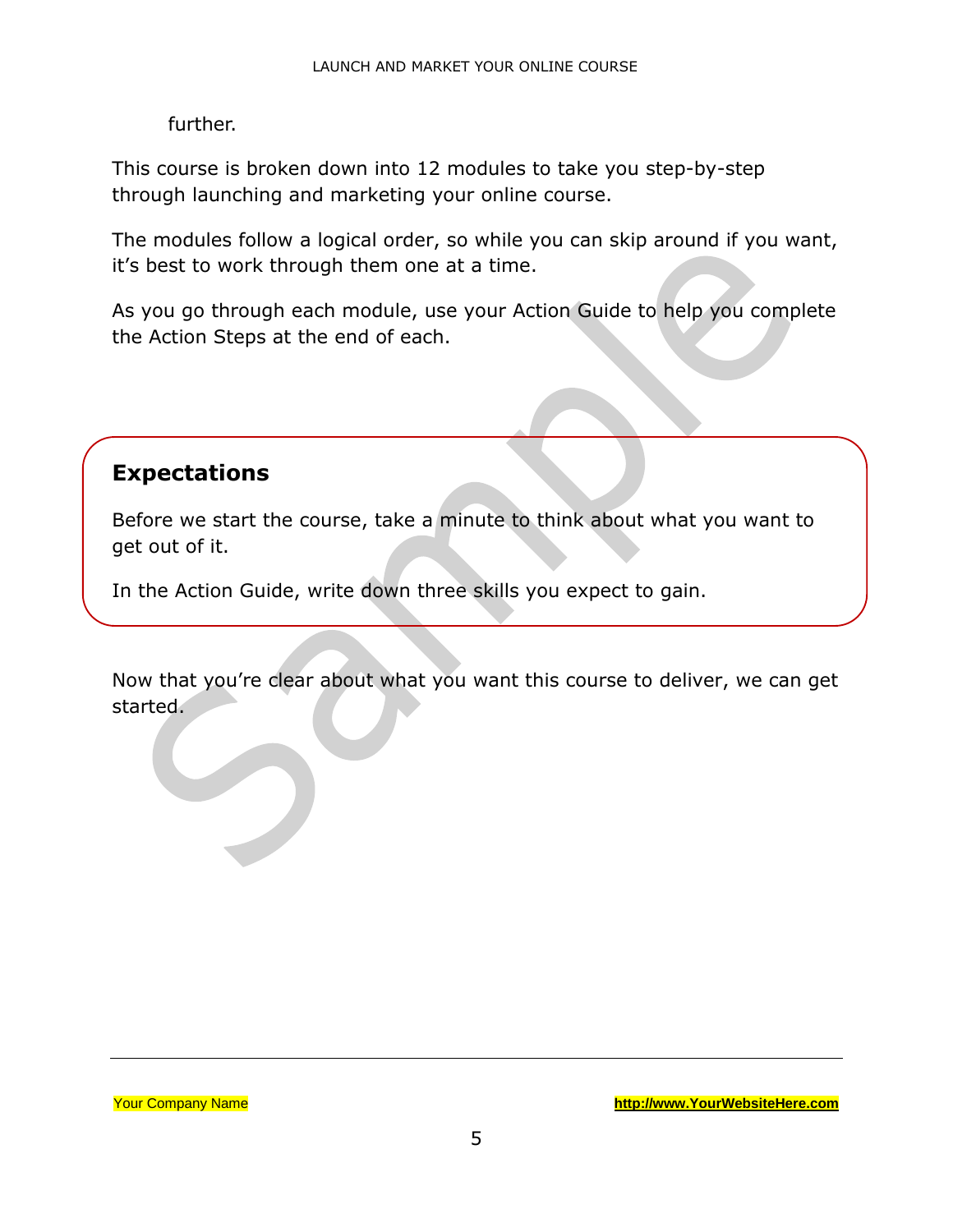# <span id="page-5-0"></span>**Module 1 – Get Ready to Market Your Course**

 $\mathbf{Y}$ ou've already put in a lot of effort to design and develop your online course, and you're ready to see sales skyrocket. But you might be feeling frustrated if you've been trying to sell your course and not succeeding. If that's the case, remember that nothing is wasted. All of your experience up to now has taught you something positive, even if it hasn't led to sales of your course just yet.

You're ready to take the next step, so in this module we'll review what's happened to date so you're in a powerful place to move forward.

#### **Reflect on Your Experience**

You need energy and motivation to power through a launch, so your mindset needs to be in the right place. Believe in yourself and your online course and that it can deliver on the transformation it promises.

Even the most experienced of entrepreneurs have doubts. But they don't let their doubts get in the way of action. If you're hesitant about going into a launch, ask yourself these questions first:

- ➢ How am I feeling about the launch and marketing of my course?
- $\triangleright$  How certain am I that my course will provide solutions to my ideal students?
- $\triangleright$  How confident am I that I can find all the information I need to make this a successful launch?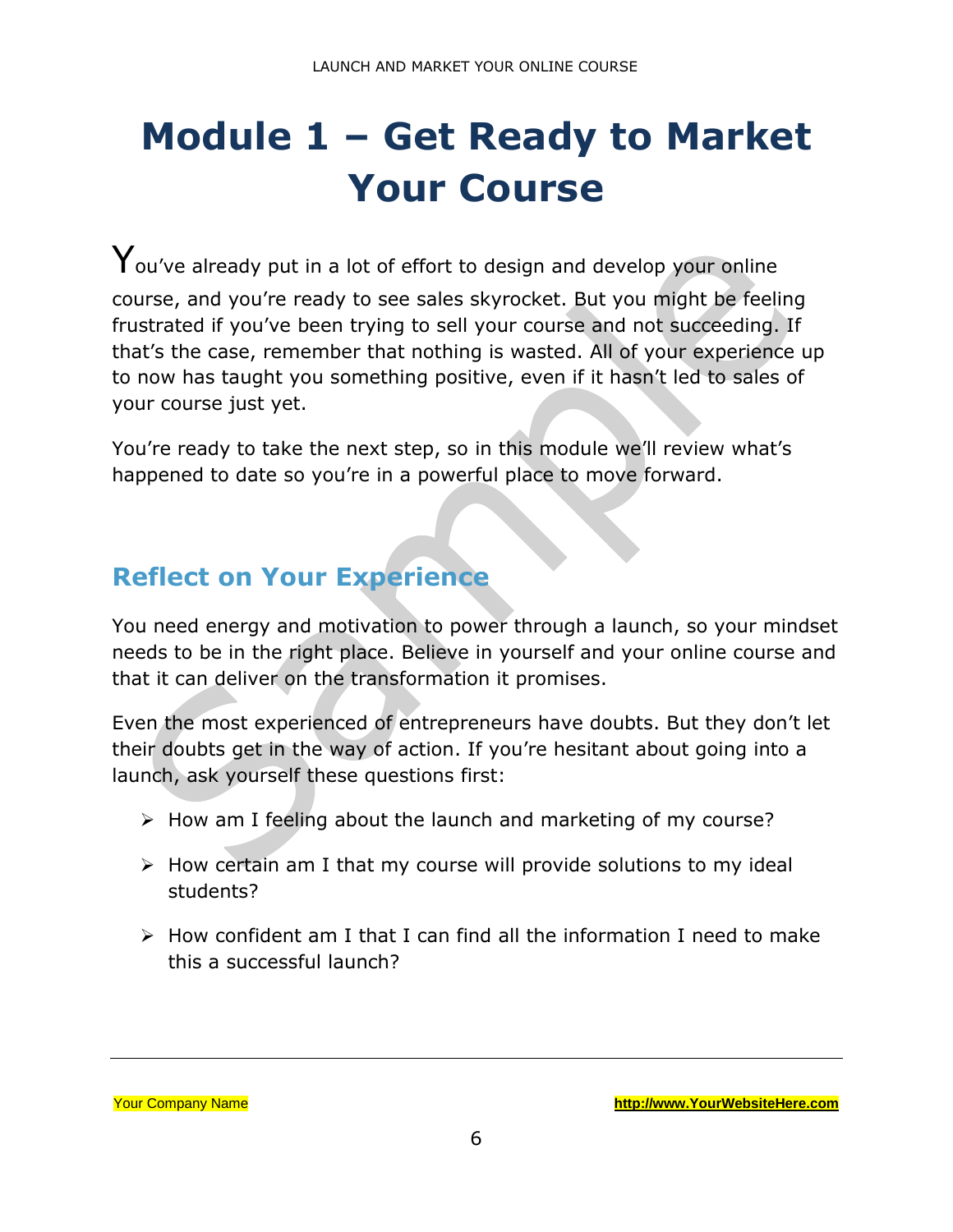➢ What do I need to do to keep my motivation through the pre-launch to cart close stages?

You will already have certain aspects of your course launch in place. For example, support systems in your course platform, so you aren't starting from zero. You already have online content about you and your business. Look at what topics and formats are most popular with visitors and use this information when it comes to your marketing activities for your course.

If you've done a launch in the past, gather together your metrics from those experiences and review what went well and what might need changing.

If you haven't sold yet, think about what has stopped you. You might need to tweak your mindset to build your confidence.

#### **Be Clear about What You Want**

Set specific goals for your launch and make sure these align with your overall business goals.

To work out how many sales you need, write down:

- ➢ How much you want to earn from this launch (target income)
- ➢ How much you *have* to earn to cover the costs (essential income)

For example, if you need to make 1000 and your course price is 497, you'll need to sell two courses. If your preferred income is 3000, you'll need to make 6 sales.

Use this calculation to review your own situation. If the figures don't add up, take another look at your course price and adjust it accordingly.

This is also the time to decide on a budget for advertising and other costs.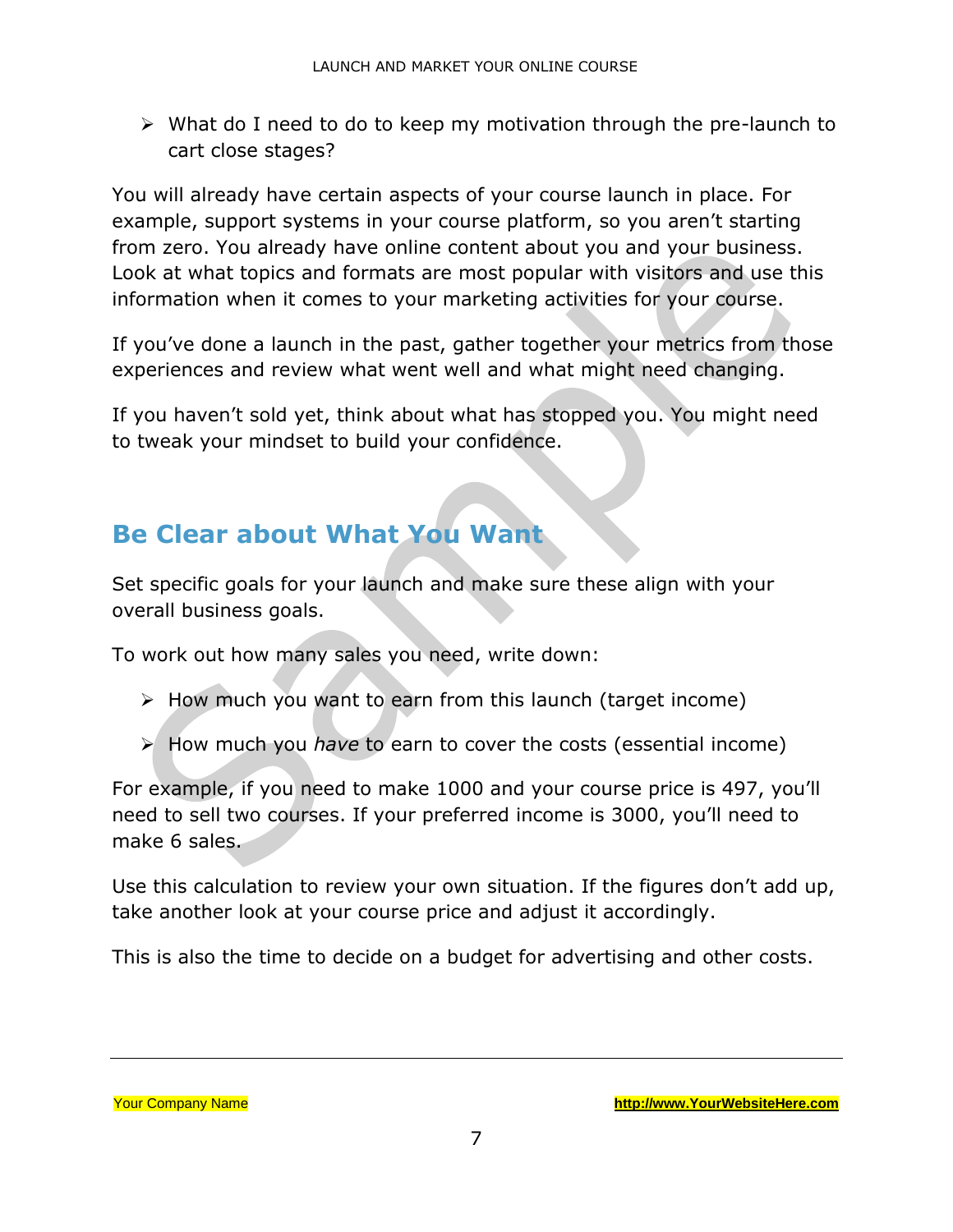#### **Finalize Your Course**

Now is the time to make any small changes you need to your existing course. Review your target market to ensure that your course solves a specific problem they face. However, now isn't the time for a complete overhaul of your course. If that is needed, then you aren't ready to start selling.

Check that you have a clear course summary as a basis for marketing which includes:



- $\triangleright$  Who the course is for your ideal target market
- ➢ What problem it solves/how students' lives will be different as a result – these will be the benefits of the course
- ➢ High level course description not too detailed on the features of the course

| <b>Your Company Name</b> |  |
|--------------------------|--|
|                          |  |